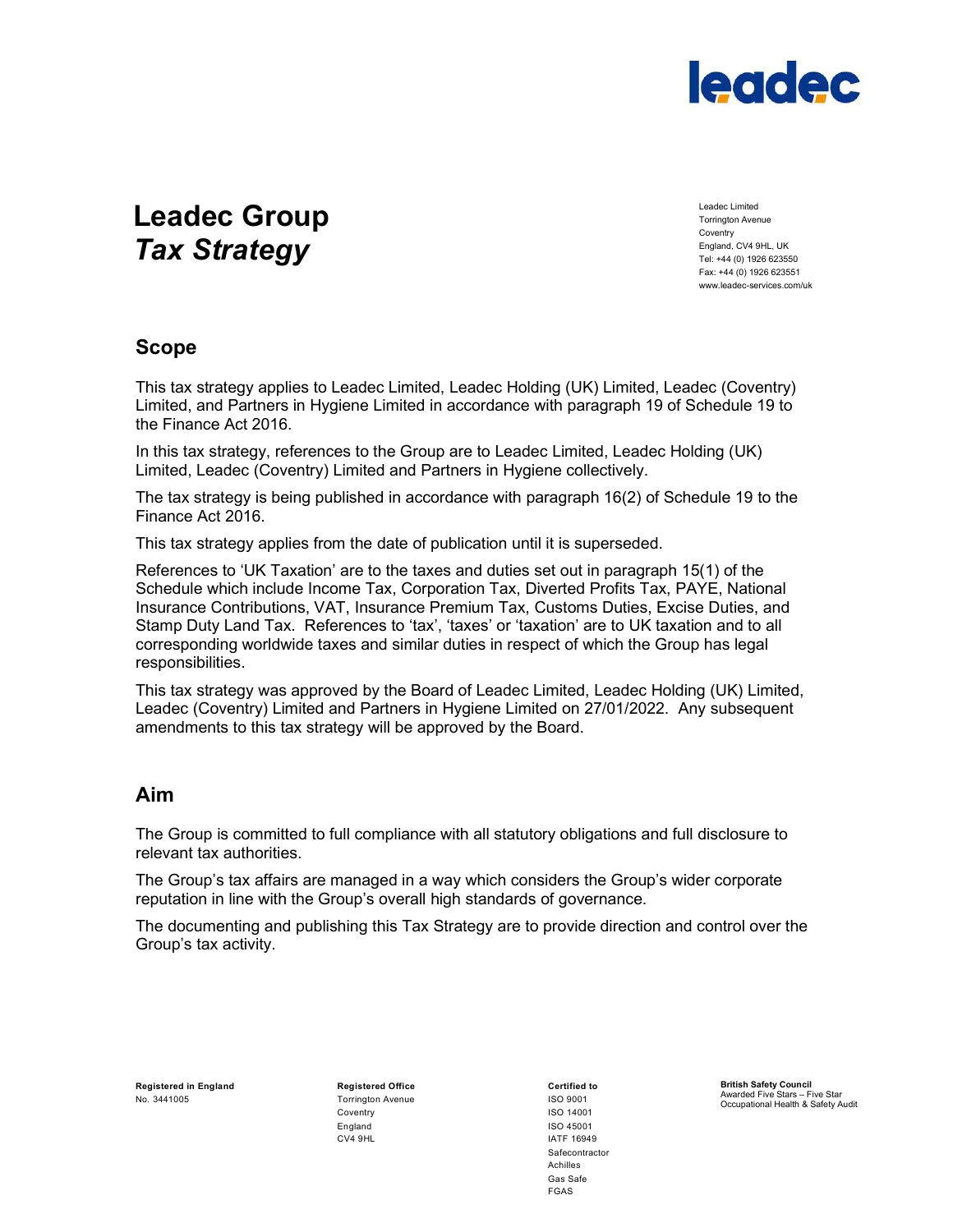

## Governance in relation to UK taxation

- Ultimate responsibility for the Group's tax strategy and compliance rests with the Board of Leadec Limited, on behalf of the Group.
- $-$  Executive management of tax matters, including the Group's tax strategy is delegated by the Board to the Finance Director. The Finance Director reports to the Board on the Group's tax affairs and risks during the year.
- Day-to-day management of the Group's tax affairs is delegated to the Accounting Manager, who reports to the Finance Director during the year on a regular basis.
- The requirement of the internal audit function to monitor the integrity of the Group's financial reporting system, internal controls and risk management framework includes those processes relating to taxation.
- The finance department is staffed with appropriately qualified individuals.
- The Board ensures that the Group's tax strategy is one of the factors considered in significant investments and significant business decisions taken.

#### Risk management

- The Group operates a system of tax risk assessment and controls as a component of the overall internal control framework applicable to the Group's financial reporting system.
- The Group seeks to reduce the level of tax risk arising from its operations as far as is reasonably practicable by ensuring that reasonable care is applied in relation to all processes, which could materially affect its compliance with its tax obligations.
- Processes relating to different taxes are allocated to appropriate process owners, who carry out a review of activities and processes to identify key risks and mitigating controls in place. These key risks are monitored for business and legislative changes which may impact them and changes to processes or controls are made when required.
- Appropriate training is carried out for staff outside of the finance department who manage, or process matters, which have tax implications, for example human resources.
- Where the tax impact of a transaction is complex or where the relevant tax legislation is unclear, advice is sought from external advisers to ensure the tax position is adopted is acceptable to HMRC.

# Attitude towards tax planning and level of risk

 The Group manages risks to ensure compliance with legal requirements in a manner, which ensures payment of the right amount of tax.